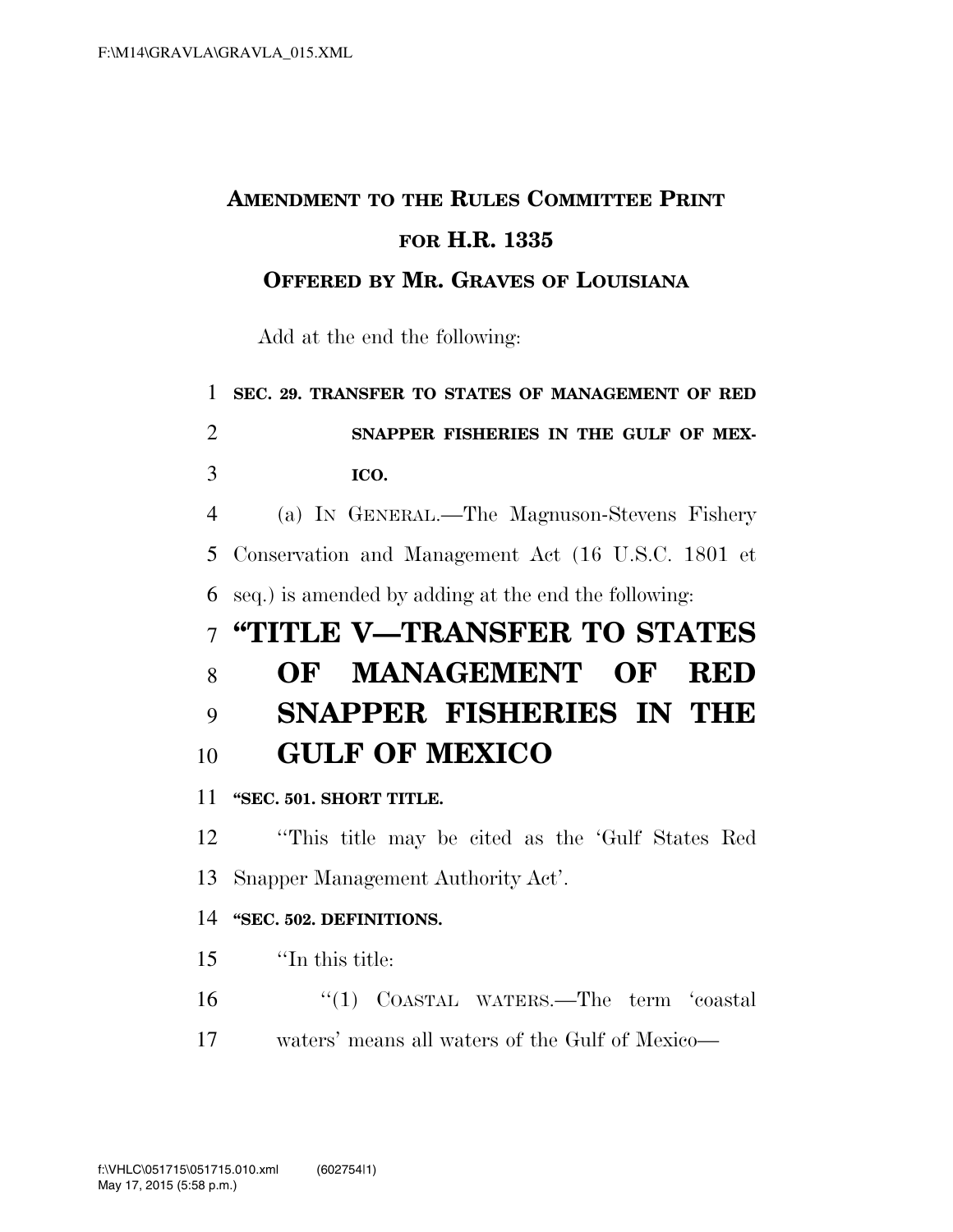| $\mathbf{1}$   | $\lq\lq$ shoreward of the baseline from which              |
|----------------|------------------------------------------------------------|
| $\overline{2}$ | the territorial sea of the United States is meas-          |
| 3              | ured; and                                                  |
| $\overline{4}$ | $\lq\lq$ seaward from the baseline described               |
| 5              | in subparagraph (A) to the outer boundary of               |
| 6              | the exclusive economic zone.                               |
| 7              | "(2) GULF COASTAL STATES.—The term 'Gulf                   |
| 8              | coastal State' means each of the following States:         |
| 9              | $\lq\lq$ (A) Alabama.                                      |
| 10             | $\lq\lq(B)$ Florida.                                       |
| 11             | " $(C)$ Louisiana.                                         |
| 12             | $\lq\lq$ (D) Mississippi.                                  |
| 13             | " $(E)$ Texas.                                             |
| 14             | "(3) GULF OF MEXICO FISHERY MANAGEMENT                     |
| 15             | COUNCIL.—The term 'Gulf of Mexico Fishery Man-             |
| 16             | agement Council' means the Gulf of Mexico Fishery          |
| 17             | Management Council established under<br>section            |
| 18             | $302(a)$ .                                                 |
| 19             | "(4) GULF OF MEXICO RED SNAPPER.—The                       |
| 20             | term 'Gulf of Mexico red snapper' means members            |
| 21             | of stocks or populations of the species Lutjanus           |
| 22             | <i>campechanus</i> , which ordinarily are found within the |
| 23             | waters of the exclusive economic zone and adjacent         |
| 24             | territorial waters of the Gulf of Mexico.                  |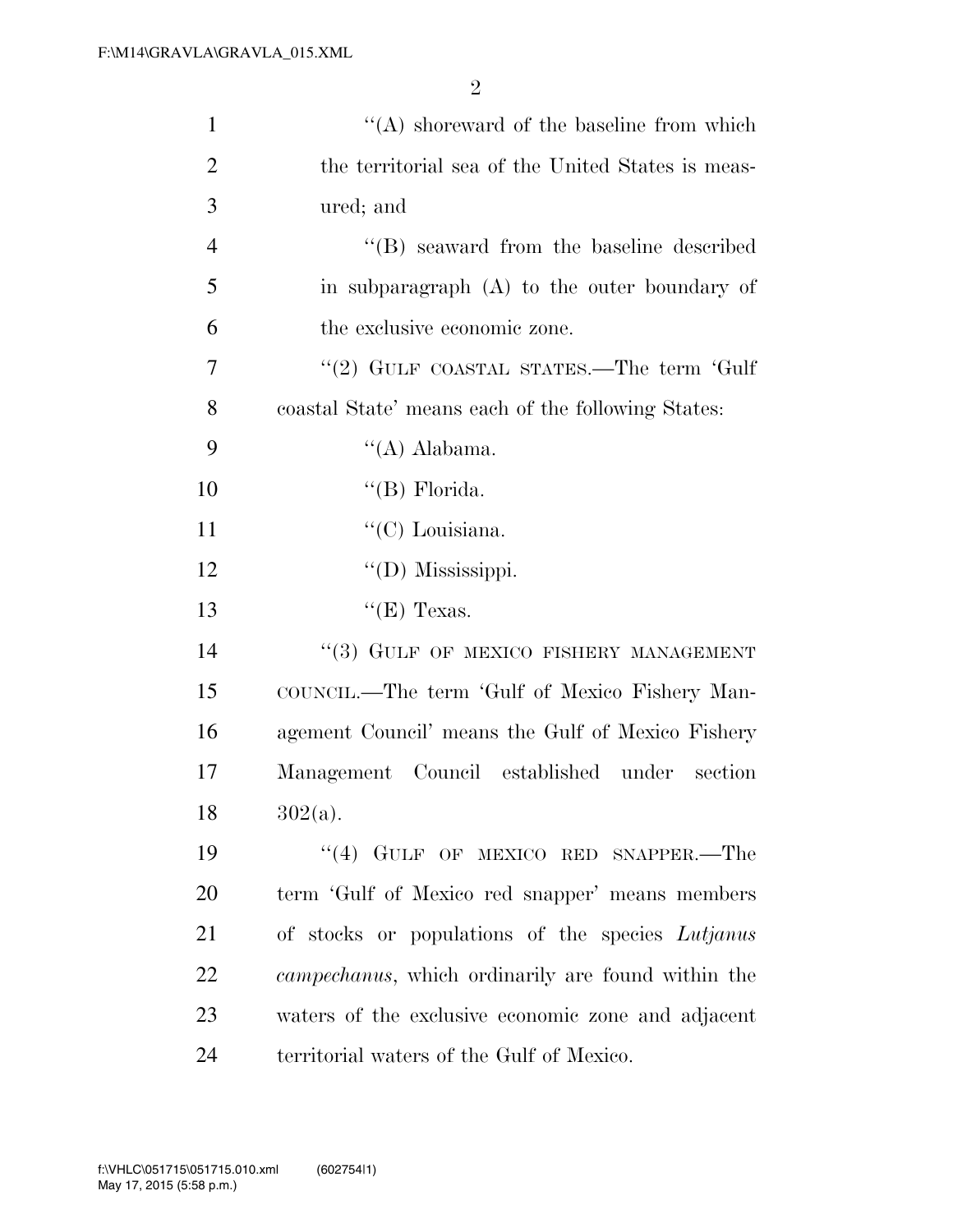1 ''(5) GULF STATES RED SNAPPER MANAGE- MENT AUTHORITY.—The term 'Gulf States Red Snapper Management Authority' and 'GSRSMA', means the Gulf States Red Snapper Management Authority established under section 503(a).

 ''(6) RED SNAPPER FISHERY MANAGEMENT PLAN.—The term 'red snapper fishery management plan' means a plan created by one or more Gulf coastal States to manage Gulf of Mexico red snapper in the coastal waters adjacent to such State or States, respectively.

12 "(7) REEF FISH FEDERAL FISHERY MANAGE- MENT PLAN.—The term 'Reef Fish Federal fishery management plan'″ means the Fishery Management Plan for the Reef Fish Resources of the Gulf of Mexico, as amended, prepared by the Gulf of Mexico Fishery Management Council pursuant to title III and implemented under part 622 of title 50, Code of Federal Regulations (or similar successor regula-tion).

21 "(8) STATE TERRITORIAL WATERS.—The term 'State territorial waters', with respect to a Gulf coastal State, means the waters adjacent to such State seaward to the line three marine leagues sea-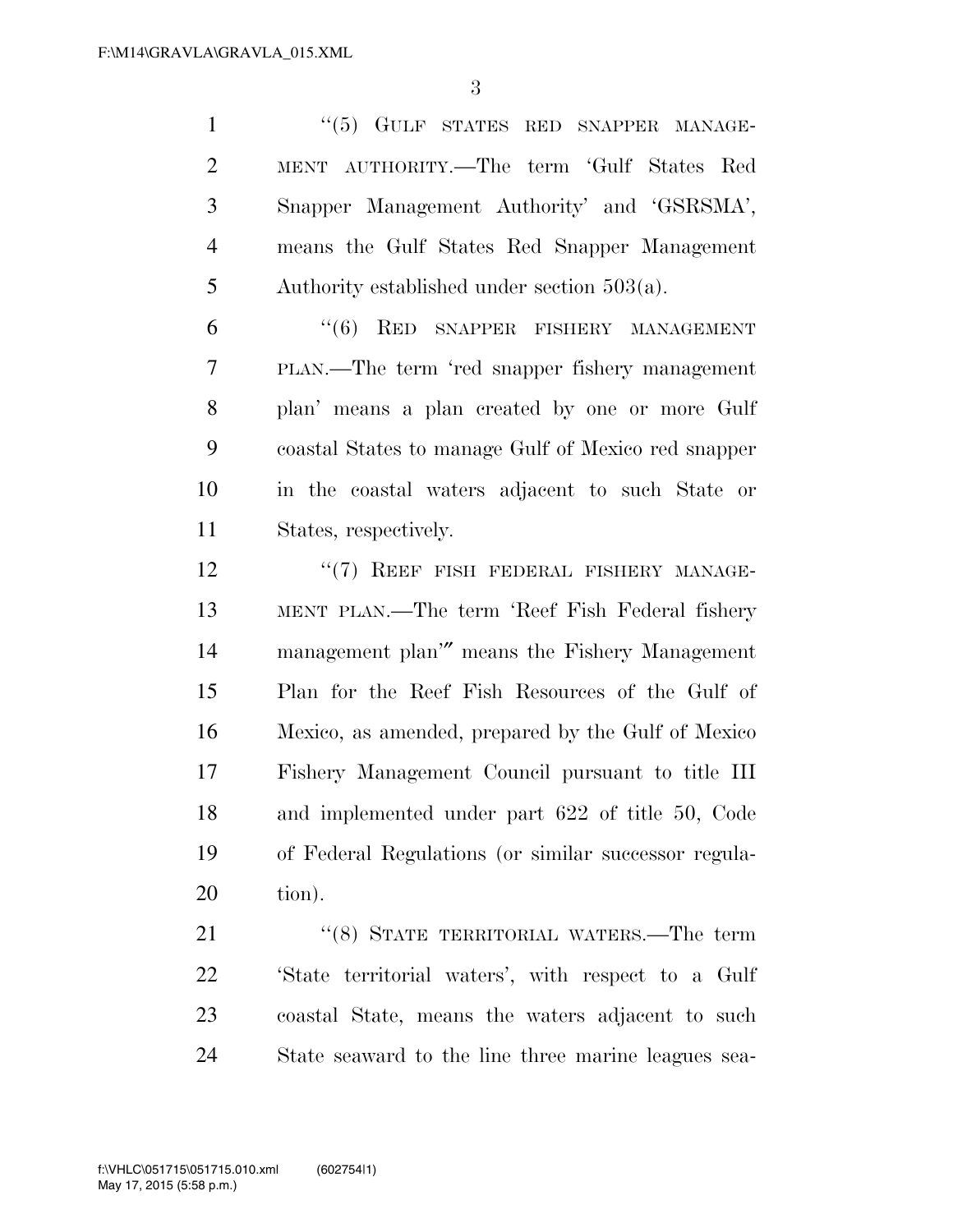| $\mathbf{1}$   | ward from the baseline from which of the territorial   |
|----------------|--------------------------------------------------------|
| $\overline{2}$ | sea of the United States is measured.                  |
| 3              | "SEC. 503. MANAGEMENT OF GULF OF MEXICO RED SNAP-      |
| $\overline{4}$ | PER.                                                   |
| 5              | "(a) GULF STATES RED SNAPPER MANAGEMENT                |
| 6              | AUTHORITY.-                                            |
| 7              | "(1) REQUIREMENT TO ESTABLISH.—Not later               |
| 8              | than 60 days after the date of the enactment of this   |
| 9              | title, the Secretary shall establish a Gulf States Red |
| 10             | Snapper Management Authority that consists of the      |
| 11             | principal fisheries manager of each of the Gulf        |
| 12             | coastal States.                                        |
| 13             | "(2) DUTIES.—The duties of the GSRSMA are              |
| 14             | as follows:                                            |
| 15             | "(A) To review and approve red snapper                 |
| 16             | fishery management plans, as set out in the            |
| 17             | $\operatorname{Act.}$                                  |
| 18             | "(B) To provide standards for each Gulf                |
| 19             | coastal State to use in developing fishery man-        |
| 20             | agement measures to sustainably manage Gulf            |
| 21             | of Mexico red snapper in the coastal waters ad-        |
| 22             | jacent to such State.                                  |
| 23             | "(C) To the maximum extent practicable,                |
| 24             | make scientific data, stock assessments and            |
| 25             | other scientific information upon which fishery        |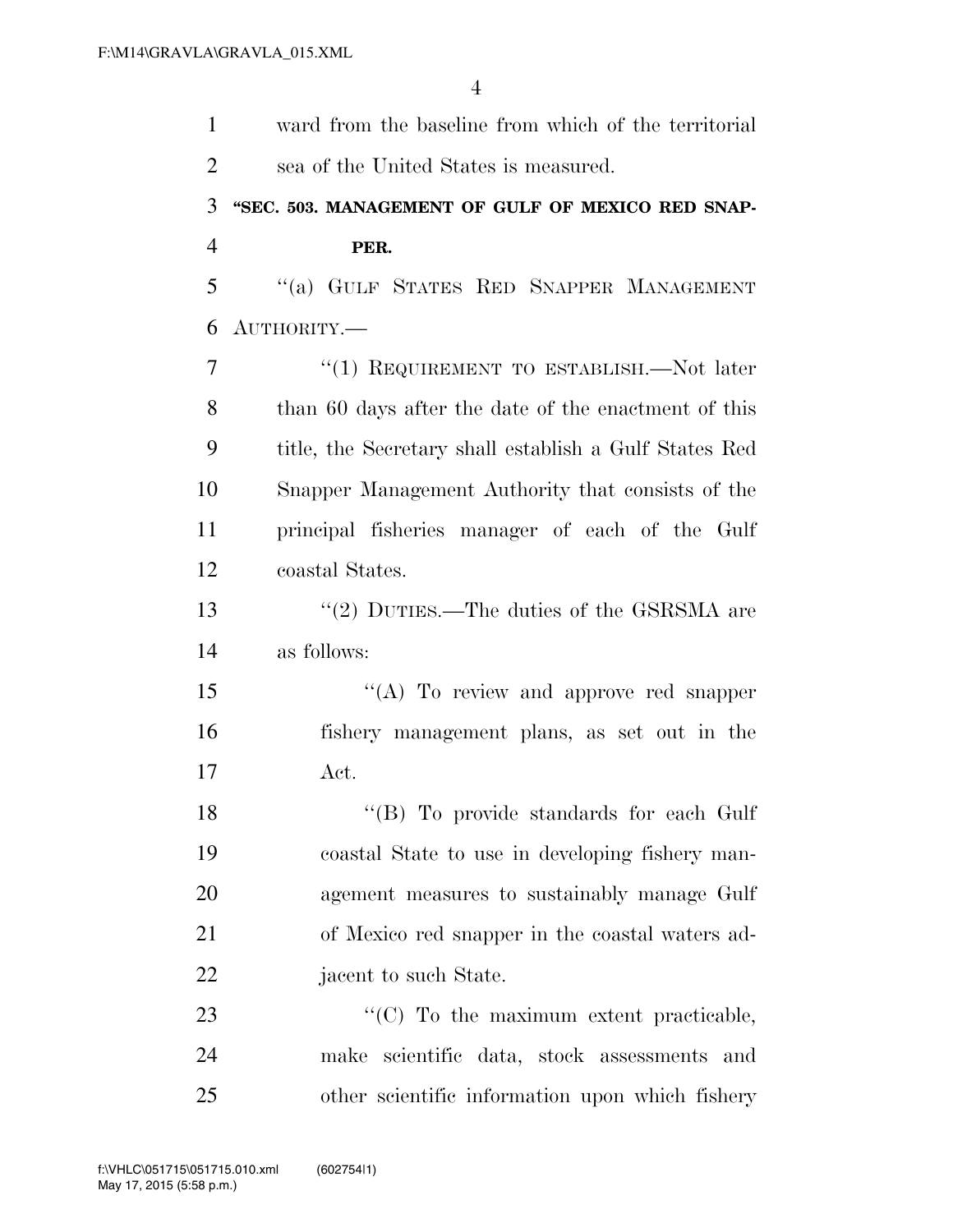| $\mathbf{1}$   | management plans are based available to the          |
|----------------|------------------------------------------------------|
| $\overline{2}$ | public for inspection prior to meetings described    |
| 3              | in paragraph $(c)(2)$ .                              |
| $\overline{4}$ | "(b) REQUIREMENT FOR PLANS.—                         |
| 5              | "(1) DEADLINE FOR SUBMISSION OF PLANS.—              |
| 6              | The GSRSMA shall establish a deadline for each       |
| 7              | Gulf coastal State to submit to the GSRSMA a red     |
| 8              | snapper fishery management plan for such State.      |
| 9              | "(2) CONSISTENCY WITH FEDERAL FISHERY                |
| 10             | MANAGEMENT PLANS.—To the extent practicable,         |
| 11             | the Gulf Coastal States fishery management plans     |
| 12             | shall be consistent with the requirements in section |
| 13             | 303(a) of the Fishery Conservation and Manage-       |
| 14             | ment Act of 1976 (16 U.S.C. 1853(a)).                |
| 15             | "(c) REVIEW AND APPROVAL OF PLANS.—                  |
| 16             | "(1) IN GENERAL.—Not later than 1 year after         |
| 17             | the date of the enactment of this title and not more |
| 18             | than 60 days after one or more Gulf coastal States   |
| 19             | submits a red snapper fishery management plan and    |
| 20             | annually thereafter, the GSRSMA shall review and     |
| 21             | approve by majority vote the red snapper fishery     |
| 22             | management plan if such plan meets the require-      |
| 23             | ments of this title.                                 |
| 24             | "(2) PUBLIC PARTICIPATION.—Prior to approv-          |

ing a red snapper fishery management plan sub-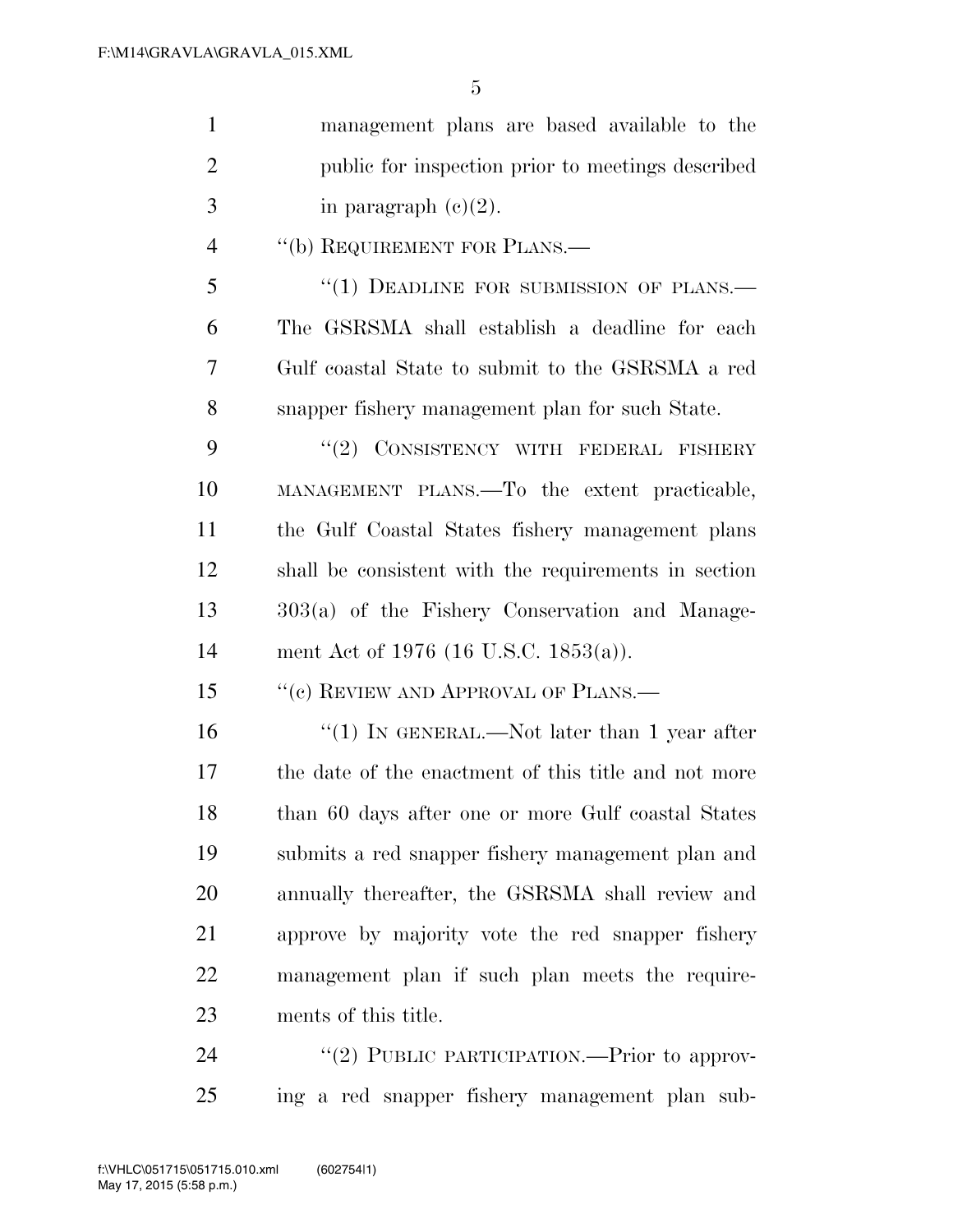| $\mathbf{1}$   | mitted by one or more Gulf coastal States, the    |
|----------------|---------------------------------------------------|
| $\overline{2}$ | GSRSMA shall provide an adequate opportunity for  |
| 3              | public participation, including-                  |
| $\overline{4}$ | "(A) at least 1 public hearing held in each       |
| 5              | respective Gulf coastal State; and                |
| 6              | $\lq\lq (B)$ procedures for submitting written    |
| $\overline{7}$ | comments to GSRSMA on the fishery manage-         |
| 8              | ment plan.                                        |
| 9              | "(3) PLAN REQUIREMENTS.—A red snapper             |
| 10             | fishery management plan submitted by one or more  |
| 11             | Gulf coastal States shall—                        |
| 12             | $\lq\lq$ contain standards and procedures for     |
| 13             | the long-term sustainability of Gulf of Mexico    |
| 14             | red snapper based on the best available science;  |
| 15             | $\lq\lq (B)$ comply with the standards described  |
| 16             | in subsection $(a)(2)(B)$ ; and                   |
| 17             | $\lq\lq$ determine quotas for the red snapper     |
| 18             | fishery in the coastal waters adjacent to such    |
| 19             | Gulf coastal State or States, respectively, based |
| 20             | on stock assessments, and—                        |
| 21             | "(i) any recommendation by the                    |
| 22             | GSRSMA to reduce quota apportioned to             |
| 23             | the commercial sector by more than 10             |
| 24             | percent shall be reviewed and approved by         |
| 25             | the Gulf Fishery Management Council;              |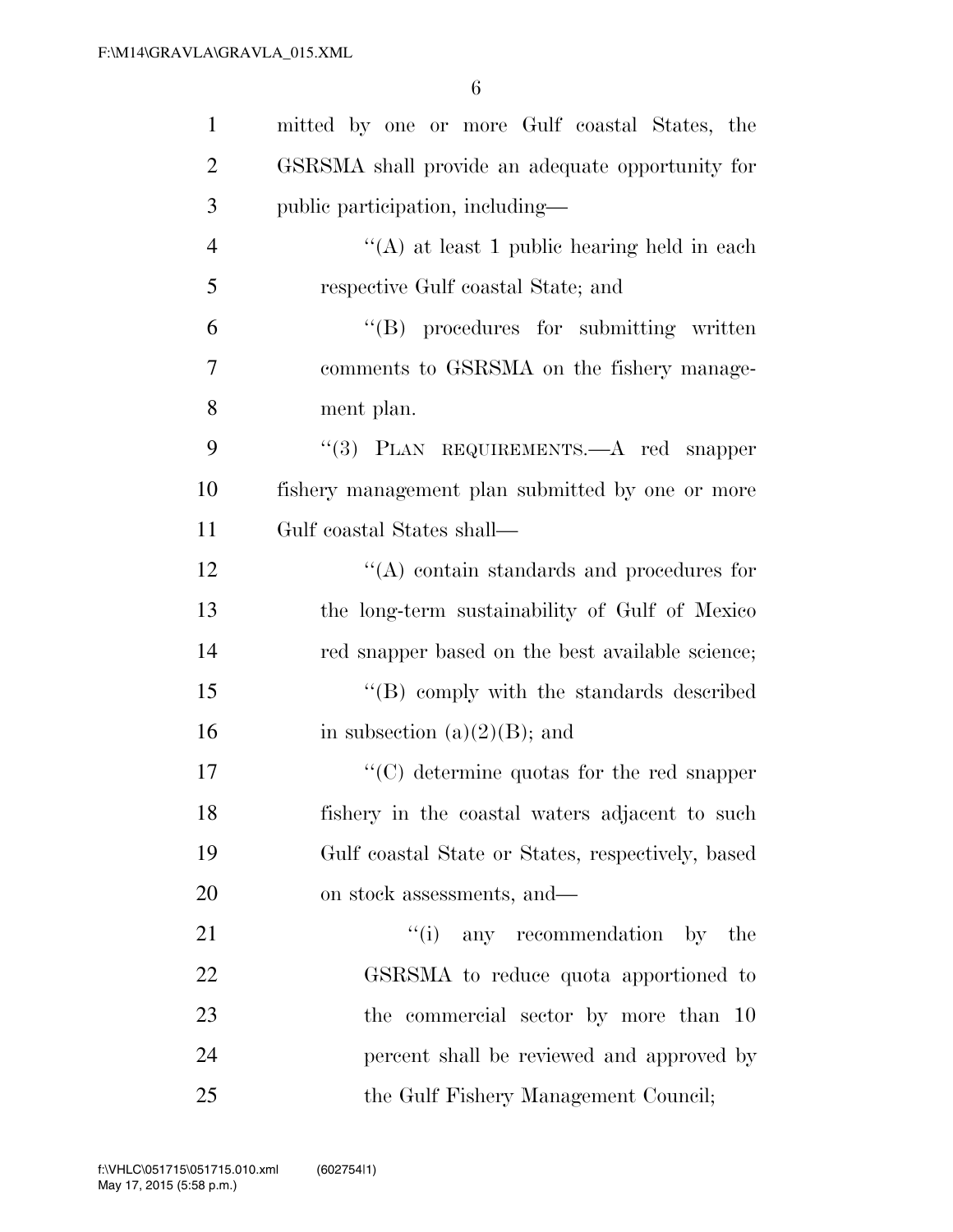| "(ii) during the 3-year period begin-                                           |
|---------------------------------------------------------------------------------|
| ning on the date of enactment of this title                                     |
| and consistent with subsection (d), the                                         |
| GSRSMA shall not determine a quota ap-                                          |
| portioned to the commercial sector; and                                         |
| "(iii) nothing in this Act shall be con-                                        |
| strued to change the individual quota                                           |
| shares currently in place in the commercial                                     |
| sector of the Gulf of Mexico red snapper                                        |
| fishery                                                                         |
| "(4) REVIEW AND APPROVAL.—Not later than                                        |
| 60 days after the date the GSRSMA receives a red                                |
| snapper fishery management plan from one or more                                |
| Gulf coastal State or States, the GSRSMA shall re-                              |
| view and approve such plan if such plan satisfies the                           |
| requirements of subsection (b).                                                 |
| CONTINUED MANAGEMENT<br>$\lq\lq (d)$<br>$SEC-$<br>$\overline{\text{BY}}$<br>THE |
| RETARY.—During the 3-year period beginning on the date                          |
| of the enactment of this title, the Secretary, in coordina-                     |
|                                                                                 |
| tion with the Gulf of Mexico Fishery Management Council,                        |
| shall continue to manage the commercial sector of the Gulf                      |
| of Mexico red snapper fishery.                                                  |
| "(e) REPORTING REQUIREMENTS.—                                                   |
|                                                                                 |

Each Gulf coastal State shall submit to the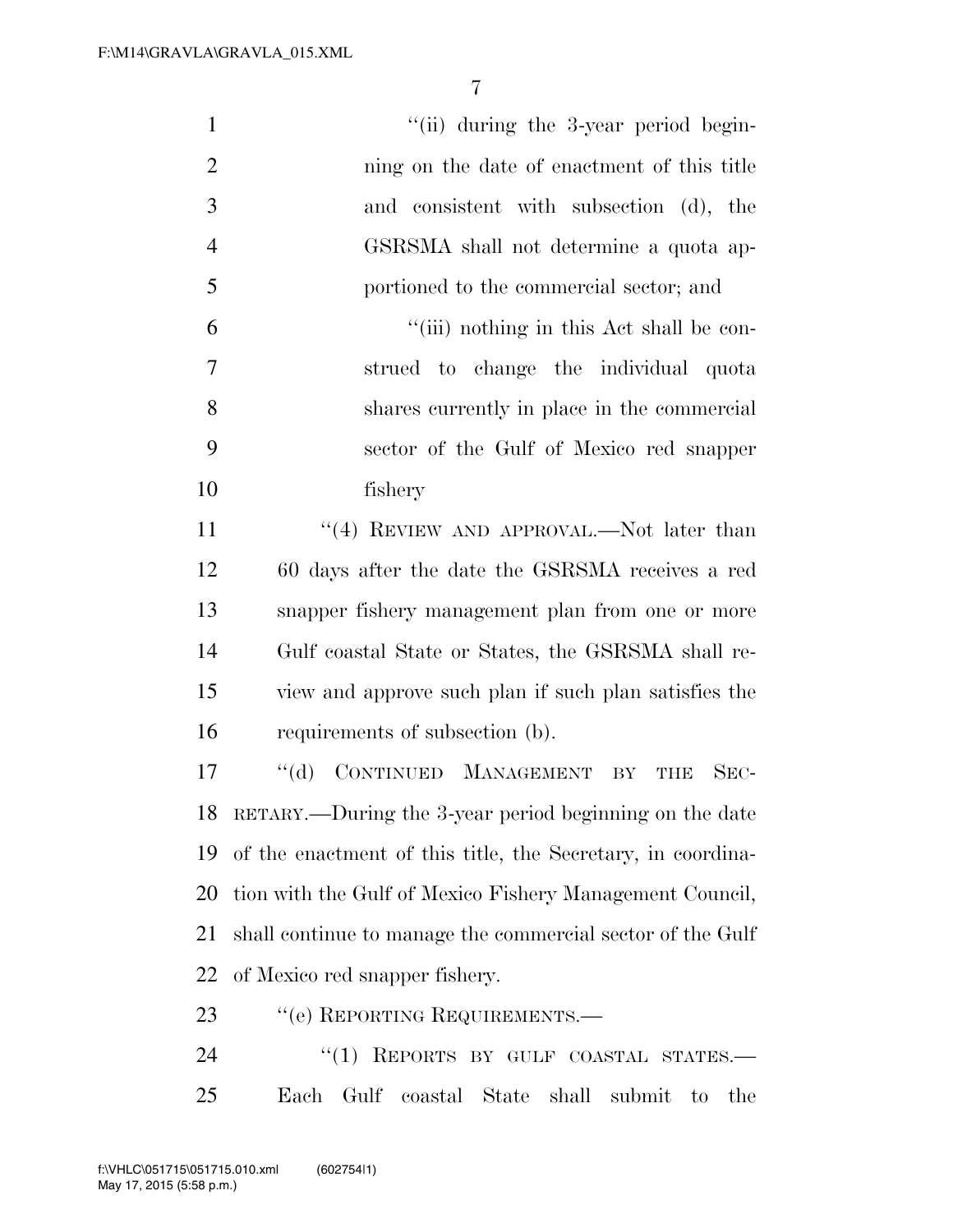GSRSMA an annual report on the status of the Gulf of Mexico red snapper fishery in coastal waters adja-cent to such State.

4 "(2) REPORT BY THE GSRSMA.—Not less often than once every 5 years, the GSRSMA shall use the information submitted in the annual reports re- quired by paragraph (1) to prepare and submit to the Secretary a report on the status of the Gulf of Mexico red snapper fishery.

 $(3)$  ANNUAL REPORT BY NATIONAL OCEANIC AND ATMOSPHERIC ADMINISTRATION.—The Admin- istrator of the National Oceanic and Atmospheric Administration shall submit to Congress an annual report on the implementation of this title.

 **''SEC. 504. STATE IMPLEMENTATION OF THE RED SNAPPER FISHERY MANAGEMENT PLANS.** 

17 "(a) ALLOCATION OF MANAGEMENT TO THE GULF STATES.—

19 "(1) CERTIFICATION OF APPROVED PLANS.— The GSRSMA shall certify to the Secretary that a red snapper fishery management plan is approved under section 503 for each of the Gulf coastal States.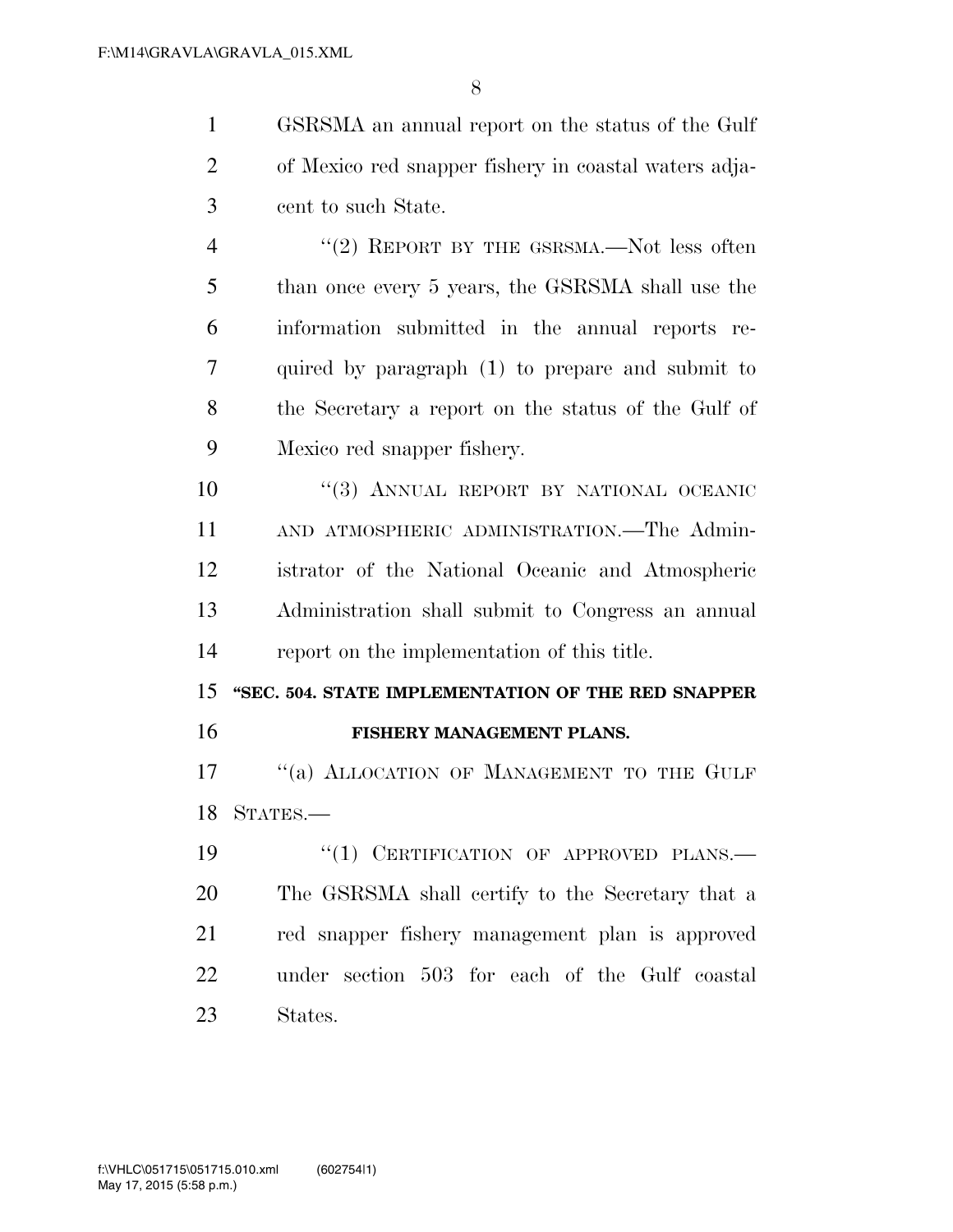| $\mathbf{1}$   | "(2) TRANSFER OF MANAGEMENT. - Upon re-                   |
|----------------|-----------------------------------------------------------|
| $\overline{2}$ | ceipt of the certification described in paragraph (1)     |
| 3              | and subject to section 503 (d), the Secretary shall—      |
| $\overline{4}$ | "(A) publish a notice in the Federal Reg-                 |
| 5              | ister revoking the regulations and portions of            |
| 6              | the Reef Fish Federal fishery management plan             |
| 7              | that are in conflict with any red snapper fishery         |
| 8              | management plan approved by the GSRSMA;                   |
| 9              | and                                                       |
| 10             | "(B) transfer management of Gulf of Mex-                  |
| 11             | ico red snapper to the GSRSMA.                            |
| 12             | "(b) IMPLEMENTATION.—                                     |
| 13             | "(1) IN GENERAL.—Upon the transfer of man-                |
| 14             | agement described in subsection $(a)(2)(B)$ and sub-      |
| 15             | ject to section 503 (d), each Gulf coastal State shall    |
| 16             | implement and enforce the red snapper fishery man-        |
| 17             | agement plans approved under section 503 for the          |
| 18             | Gulf of Mexico red snapper fishery in the coastal         |
| 19             | waters adjacent to each Gulf coastal State.               |
| 20             | "(2) FAILURE TO TRANSFER MANAGEMENT.—If                   |
| 21             | the certification described in subsection $(a)(1)$ is not |
| 22             | made the transfer of management described in sub-         |
| 23             | section $(a)(2)(B)$ may not be accomplished and the       |
| 24             | Secretary shall remain responsible for management         |
| 25             | of the Gulf of Mexico red snapper.                        |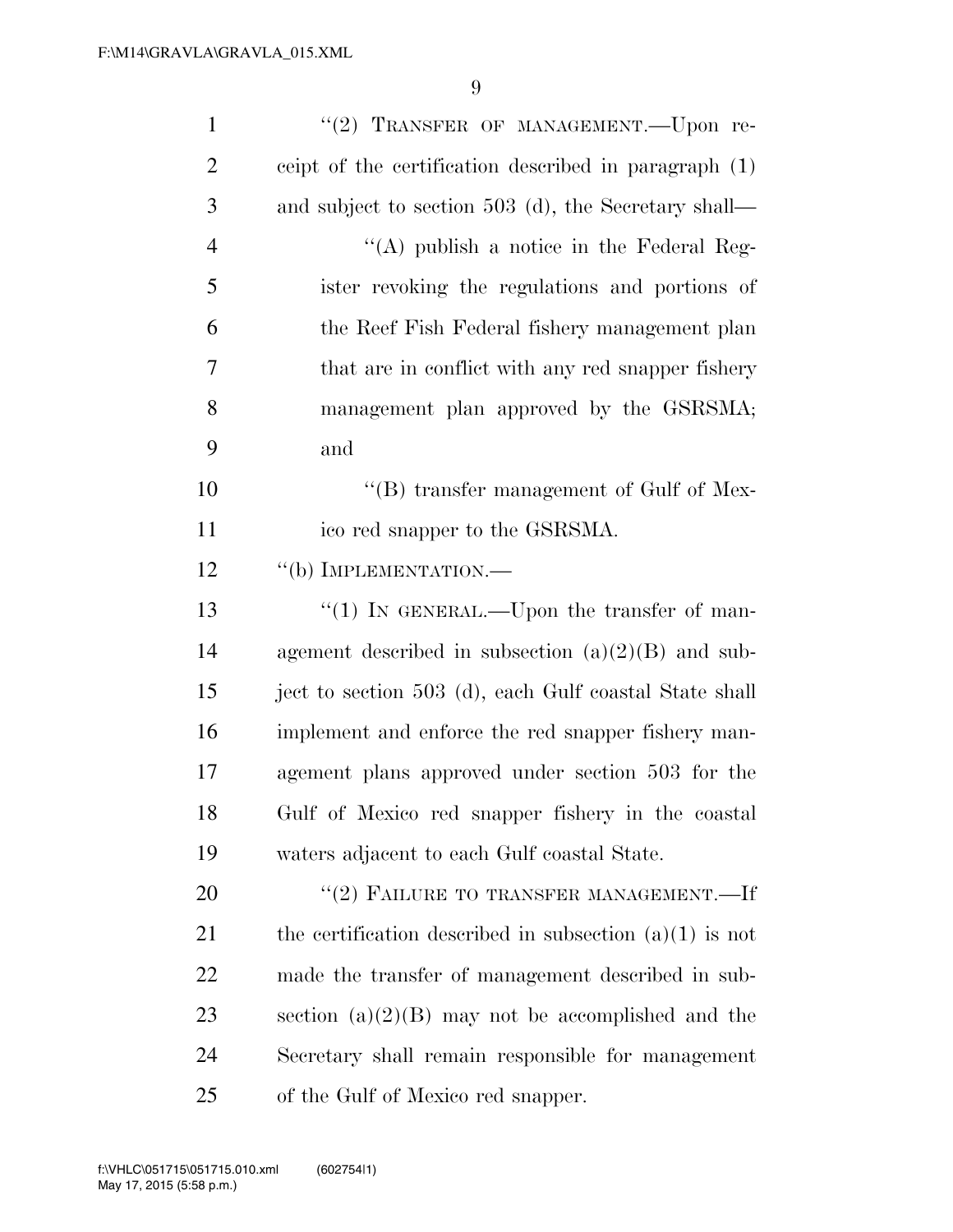**''SEC. 505. OVERSIGHT OF GULF OF MEXICO RED SNAPPER MANAGEMENT.** 

 ''(a) IMPLEMENTATION AND ENFORCEMENT OF FISHERY MANAGEMENT PLANS.—Not later than Decem- ber 1 of the year following the transfer of management 6 described in section  $504(a)(2)$ , and at any other time the GSRSMA considers appropriate after that date, the GSRSMA shall determine if—

 ''(1) each Gulf coastal State has fully adopted and implemented the red snapper fishery manage- ment plan approved under section 503 for such State;

13 ''(2) each such plan continues to be in compli- ance with the standards for sustainability provided 15 by the GSRSMA pursuant to section  $503(a)(2)$ ; and 16 ''(3) the enforcement of the plan by each Gulf coastal State is satisfactory to maintain the long- term sustainability and abundance of Gulf of Mexico red snapper.

20 "(b) OVERFISHING AND REBUILDING PLANS.—

21 "(1) CERTIFICATION.—If the Gulf of Mexico red snapper in the coastal waters adjacent to a Gulf coastal State is experiencing overfishing or is subject to a rebuilding plan, such Gulf coastal State shall submit a certification to the GSRSMA showing that such State—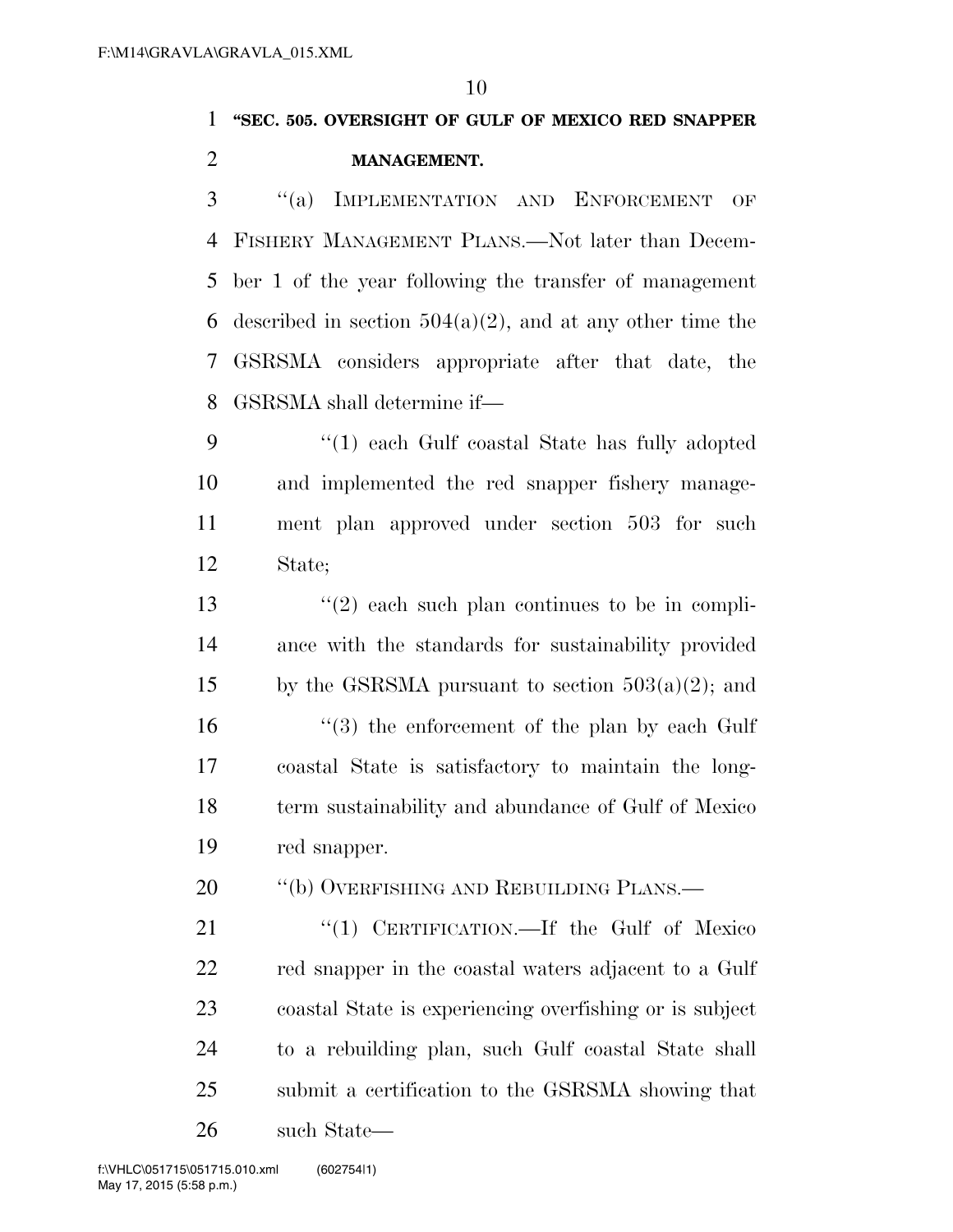1  $\langle (A)$  has implemented the necessary meas- ures to end overfishing or rebuild the fishery; and

 ''(B) in consultation with the National Oceanic and Atmospheric Administration, has implemented a program to provide for data col- lection adequate to monitor the harvest of Gulf of Mexico red snapper by such State.

9 "(2) NOTIFICATION TO SECRETARY.—If, after such time as determined by the GSRSMA, a Gulf coastal State that submitted a certification under paragraph (1) has not implemented the measures and requirements described in subparagraphs (A) and (B) of such paragraph, the GSRSMA shall vote on whether to notify the Secretary of a recommenda- tion of closure of the red snapper fishery in the waters adjacent to the State territorial waters of the Gulf coastal State.

19 "(c) CLOSURE OF THE GULF OF MEXICO RED SNAP-PER FISHERY.—

21 "(1) CONDITIONS FOR CLOSURE.—Not later 22 than 60 days after the receipt of a notice under sub-23 section  $(b)(2)$  for a Gulf coastal State, the Secretary may declare a closure of the Gulf of Mexico red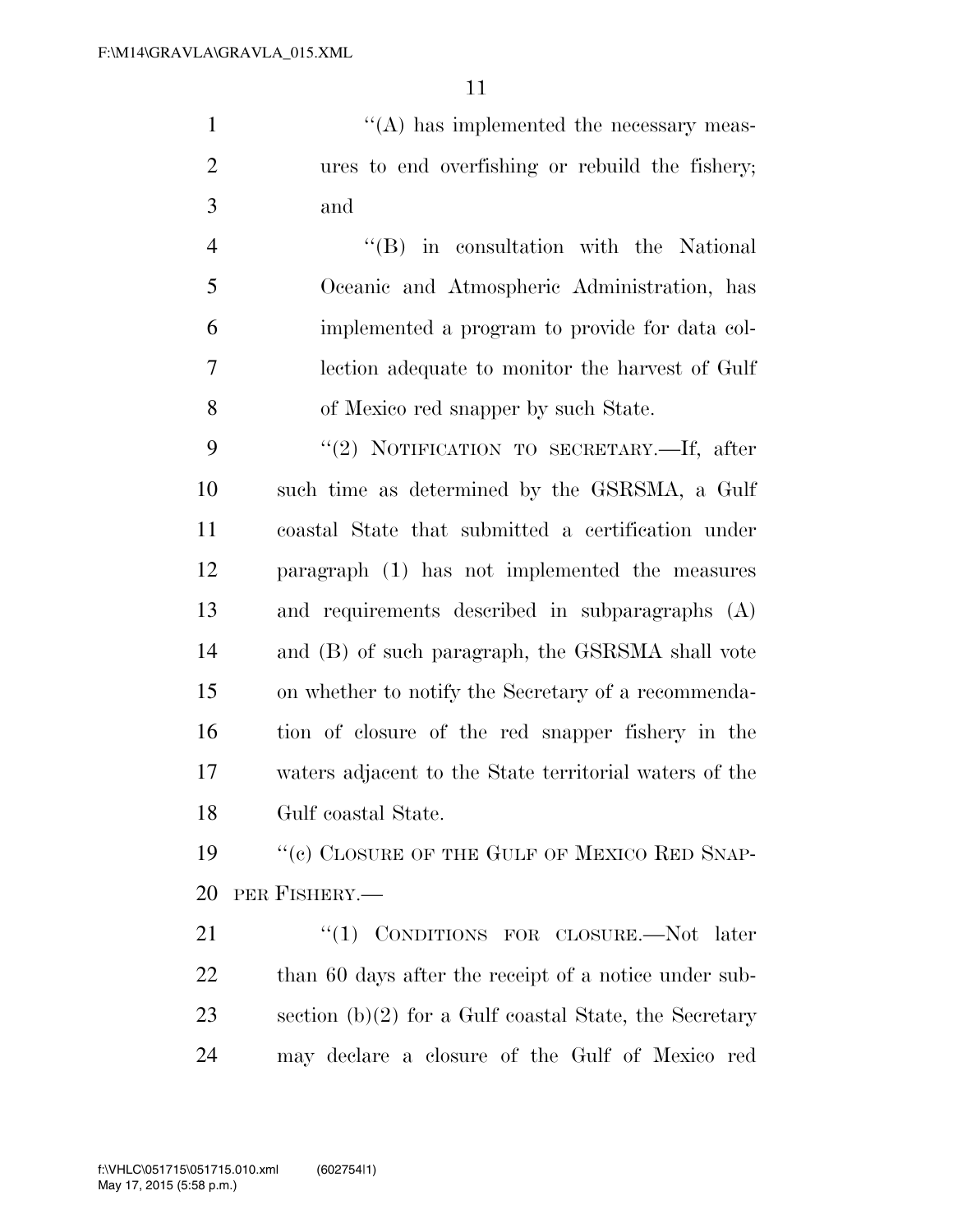| $\mathbf{1}$   | snapper fishery within the waters adjacent to the        |
|----------------|----------------------------------------------------------|
| $\overline{2}$ | State territorial waters of the Gulf coastal State.      |
| 3              | "(2) CONSIDERATIONS.—Prior to making a                   |
| $\overline{4}$ | declaration under paragraph (2), the Secretary shall     |
| 5              | consider the comments of such Gulf coastal State         |
| 6              | and the GSRSMA.                                          |
| 7              | $``(3)$ ACTIONS<br>PROHIBITED<br><b>DURING</b><br>$CLO-$ |
| 8              | SURE.—During a closure of the Gulf of Mexico red         |
| 9              | snapper fishery under paragraph (1), it is unlawful      |
| 10             | for any person—                                          |
| 11             | "(A) to engage in fishing for Gulf of Mex-               |
| 12             | ico red snapper within the waters adjacent to            |
| 13             | the State territorial waters of the Gulf coastal         |
| 14             | State covered by the closure;                            |
| 15             | $\lq\lq$ to land, or attempt to land, the Gulf           |
| 16             | of Mexico red snapper in the area of the clo-            |
| 17             | sure; or                                                 |
| 18             | $\lq\lq$ (C) to fail to return to the water any Gulf     |
| 19             | of Mexico red snapper caught in the area of the          |
| 20             | closure that are incidental to commercial har-           |
| 21             | vest or in the recreational fisheries.                   |
| 22             | "(4) CONSTRUCTION.—Nothing in this sub-                  |
| 23             | section shall be construed to allow the Secretary to     |
| 24             | close the red snapper fishery in the State territorial   |
| 25             | waters of a Gulf coastal State.                          |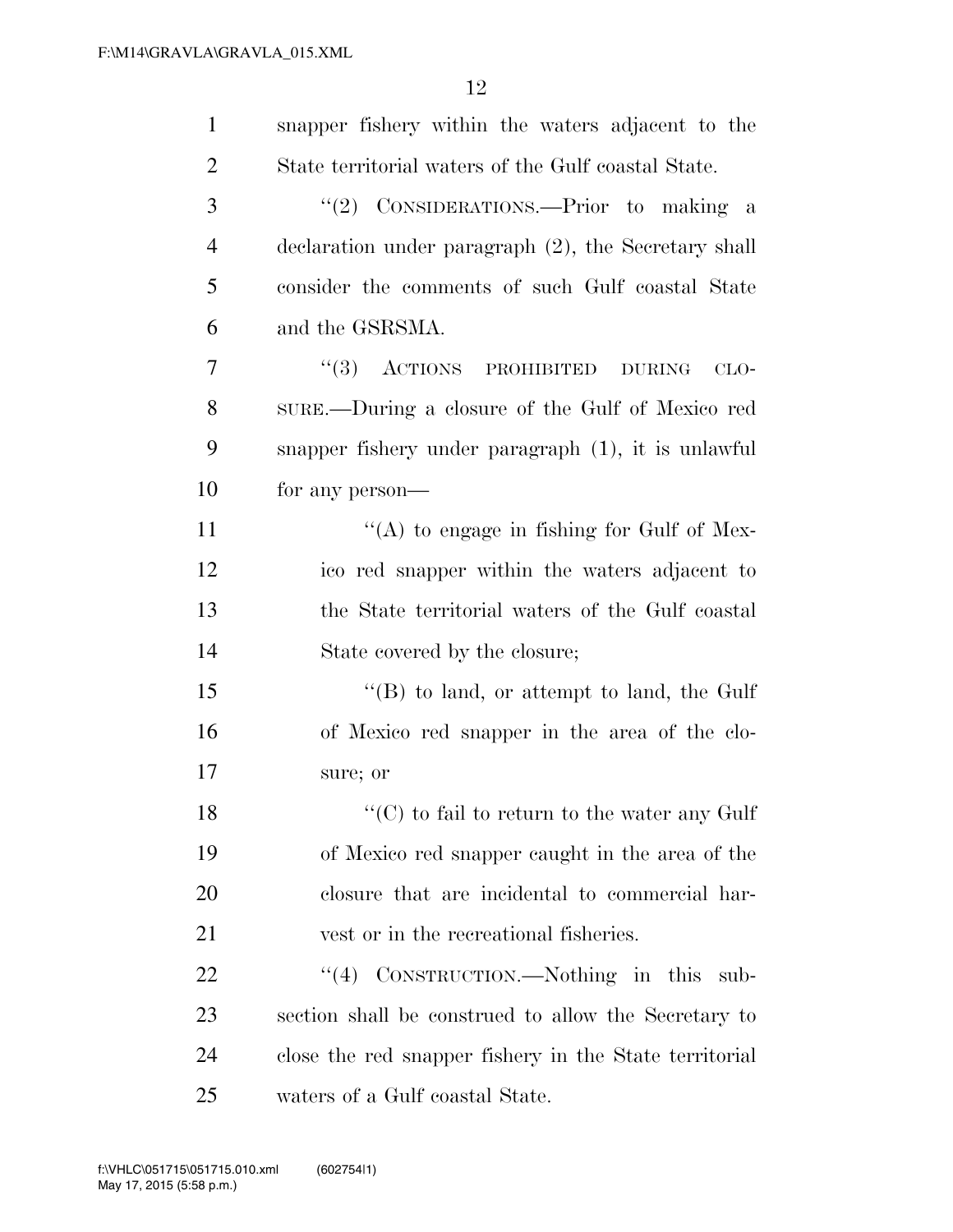#### **''SEC. 506. GULF STATES MARINE FISHERIES COMMISSION.**

2 "(a) FUNDING TO THE GULF STATES MARINE FISH- ERIES COMMISSION.—The Secretary shall provide all Fed- eral funding to the Gulf States Marine Fisheries Commis- sion for all necessary stock assessments, research, and management for the red snapper fishery.

 ''(b) FUNDING TO THE GULF COASTAL STATES.— The Gulf States Marine Fisheries Commission shall be re- sponsible for administering the Federal funds referred to in paragraph (1) to each of the Gulf coastal States for proper management of the red snapper fishery.

 ''(c) NO ADDITIONAL APPROPRIATIONS AUTHOR- IZED.—Nothing in this section may be construed to in- crease the amount of Federal funds authorized to be ap- propriated for Gulf of Mexico red snapper fishery manage-ment.

## **''SEC. 507. NO EFFECT ON MANAGEMENT OF SHRIMP FISH-ERIES IN FEDERAL WATERS.**

 ''(a) BYCATCH REDUCTION DEVICES.—Nothing in this title may be construed to effect any requirement re- lated to the use of Gulf of Mexico red snapper bycatch reduction devices in the course of shrimp trawl fishing ac-tivity.

 ''(b) BYCATCH OF RED SNAPPER.—Nothing in this title shall be construed to apply to or affect in any manner the Federal management of commercial shrimp fisheries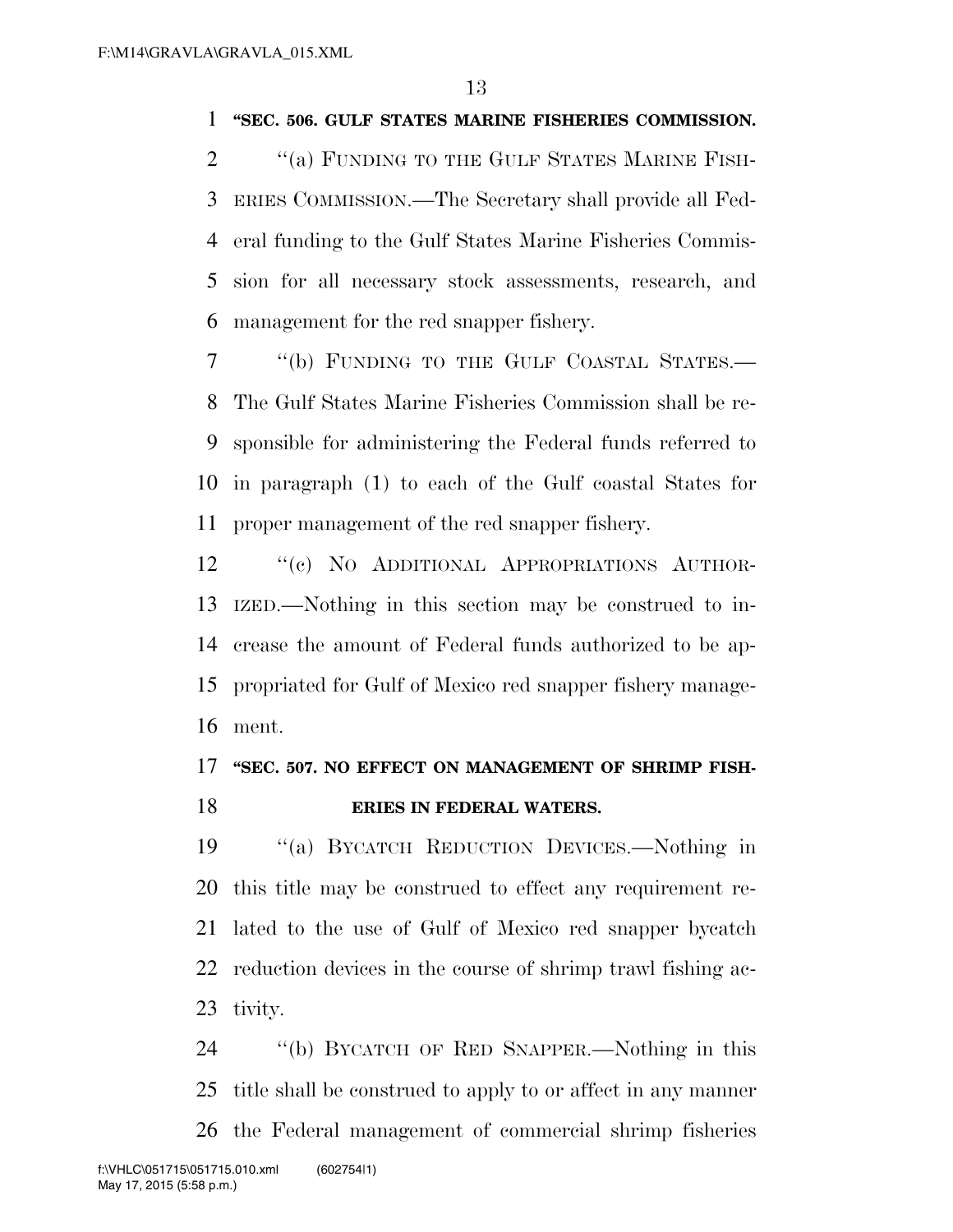in the Gulf of Mexico as in effect on the date of the enact- ment of this section, including any incidental catch of red snapper''.

- (b) CONFORMING AMENDMENTS.—
- 5 (1) DATA COLLECTION.—Section  $401(g)(3)(C)$  of the Magnuson-Stevens Fishery Conservation and Management Act (16 U.S.C. 1881(g)(3)(G)) is amended by striking ''and'' after the semicolon at the end of clause (iv), by striking the period at the end of clause (v) and inserting ''; and'', and by add-ing at the end the following:
- 12 ''(vi) in the case of each fishery in the Gulf of Mexico, taking into consideration all data collection activities related to fish- ery effort that are undertaken by the ma- rine resources division of each relevant State of the Gulf of Mexico Fishery Man-agement Council.''.

 (2) GULF STATE TERRITORIAL WATERS.—Sec- tion 306(b) of the Magnuson-Stevens Fishery Con- servation and Management Act (16 U.S.C. 1856(b)) is amended by adding at the end the following:

23  $\frac{4}{4}$  Notwithstanding section 3(11) and sub- section (a) of this section, for purposes of managing fisheries in the Gulf of Mexico, the seaward bound-